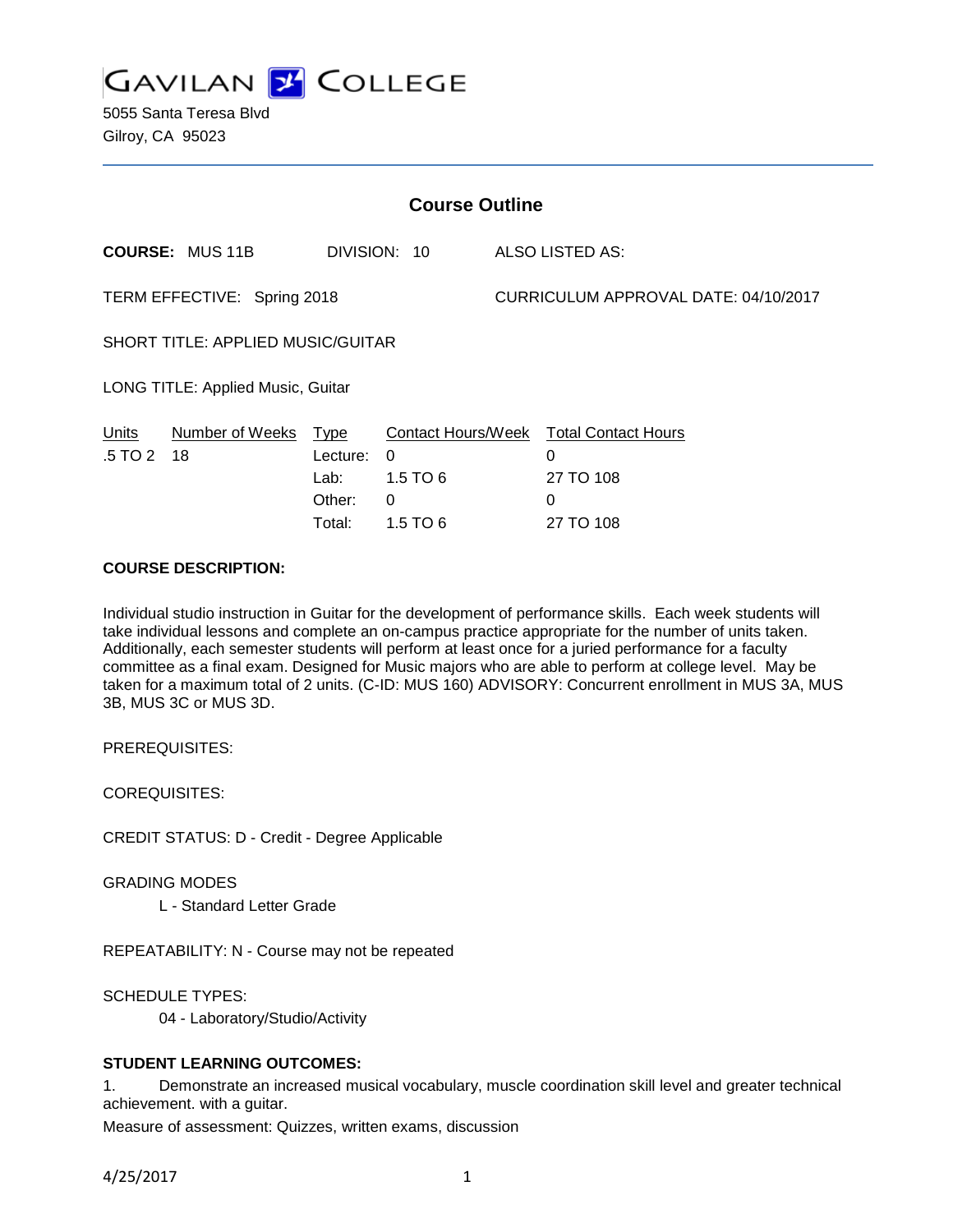Year assessed, or planned year of assessment: 2015

2. Define and discuss the elements of music as they appear in the repertoire and explain how they determine style.

Measure of assessment: Performance, discussion

Year assessed, or planned year of assessment: 2015

3. Demonstrate greater skill in sight-reading and transposition playing a guitar.

Measure of assessment: Performances

Year assessed, or planned year of assessment: 2015

4. Students will be able to rehearse, prepare and perform standard repertoire in a formal recital playing a guitar.

Measure of assessment: Performance

### **CONTENT, STUDENT PERFORMANCE OBJECTIVES, OUT-OF-CLASS ASSIGNMENTS**

Curriculum Approval Date: 04/10/2017

1.5-6 Hours

Content: Selection of repertoire and technical exercises appropriate to the individual student's level ability; Introduction to effective

practice skills.

Student Performance Objectives (SPO): Work on selected pieces and exercises.; demonstrate effective practice habits

Out-of-Class Assignments: none

1.5-6 Hours

Content: Analyzing the

melodic, harmonic, rhythmic and formal structure of selected repertoire.

Student Performance Objectives (SPO): Discuss and apply harmonic analysis to the selected repertoire.

Out-of-Class

Assignments: none

1.5-6 Hours

Content: Introduction to Etudes and study musical pieces to improve student's technical and interpretive abilities.

Student Performance Objectives (SPO): Students will

demonstrate greater technical skill and muscle coordination.

Out-of-Class Assignments: none

1.5-6 Hours

Content: Applied research on the composers of assigned repertoire

Student Performance

Objectives (SPO): Students will analyze and discuss musical composers, their lives and performance practices of their time period.

Out-of-Class Assignments: none

1.5-6 Hours

Content: Introduction to

fundamental transposition and sight-reading

Student Performance Objectives (SPO): Students will demonstrate fundamental proficiency in transposing and sight-reading. (beginning to intermediate level

musical pieces)

Out-of-Class Assignments: none

1.5-6 Hours

Content: Listening assignments to further enhance abilities of evaluation and interpretive issues. Student Performance Objectives (SPO):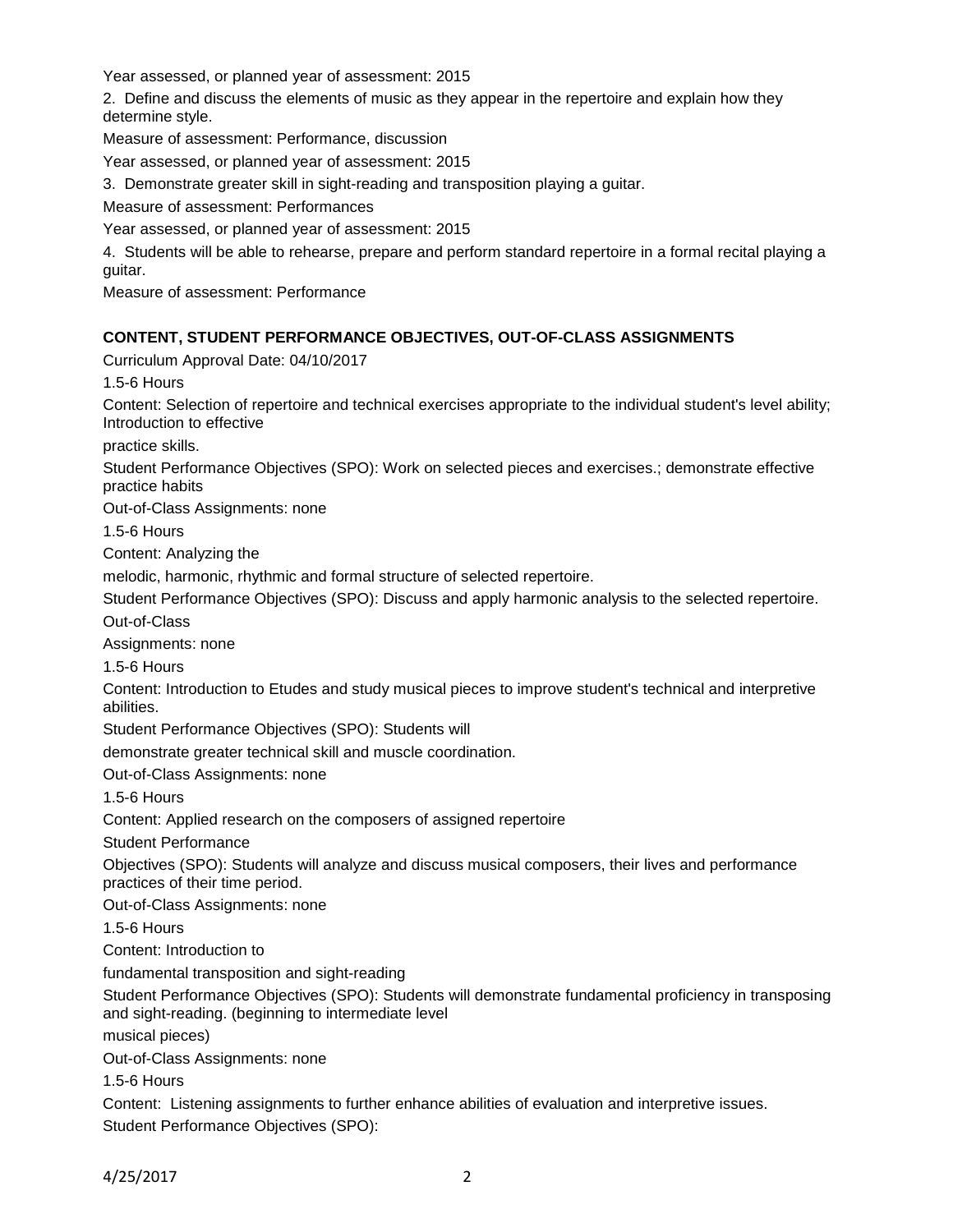Students will acquire knowledge in stylistic traits, performance practices and interpretive elements by listening to various artists and composers.

Out-of-Class Assignments: none

1.5-6 Hours

Content:

Appropriate tempo, dynamic, articulation and other musical markings.

Student Performance Objectives (SPO): Students will discuss and apply the nuances of a musical score: tempo, dynamics and

articulation

Out-of-Class Assignments: none

1.5-6 Hours

Content: Memorization of selected repertoire and technical studies.

Student Performance Objectives (SPO): Students will demonstrate the

ability to memorize selected pieces and apply effective memorization techniques.

Out-of-Class Assignments: none

1.5-6 Hours

Content: Coping with stage fright. The cause and effect of musical

performance anxiety.

Student Performance Objectives (SPO): Students will discuss stage fright and apply approaches to addressing it.

Out-of-Class Assignments: none

1.5-6 Hours

Content: Objective

evaluation and critique of musical performance.

Student Performance Objectives (SPO): Students will identify criteria for evaluating performances using audio or video recordings to critique a musical

performance.

Out-of-Class Assignments: none

1.5-6 Hours

Content: Introduction of effective practicing methods to achieve technical clarity in selected repertoire.

Student Performance Objectives (SPO):

Students will practice with methods that produce quick improvement in technical ability and develop the essential music practice techniques.

Out-of-Class Assignments: none

1.5-6 Hours

Content: Stage

deportment (attire, entrances & exits, bowing, setting up and tuning, performance body language, etc .), and recital preparation

Student Performance Objectives (SPO): Students will develop

appropriate stage deportment

Out-of-Class Assignments: none

1.5-6 Hours

Content: Informal performances/presentations

Student Performance Objectives (SPO): Students will present and discuss

performances and provide responses on selected repertoire.

Out-of-Class Assignments: none

1.5-6 Hours

Content: Introduction to scales, arpeggios, and chords.

Student Performance Objectives (SPO):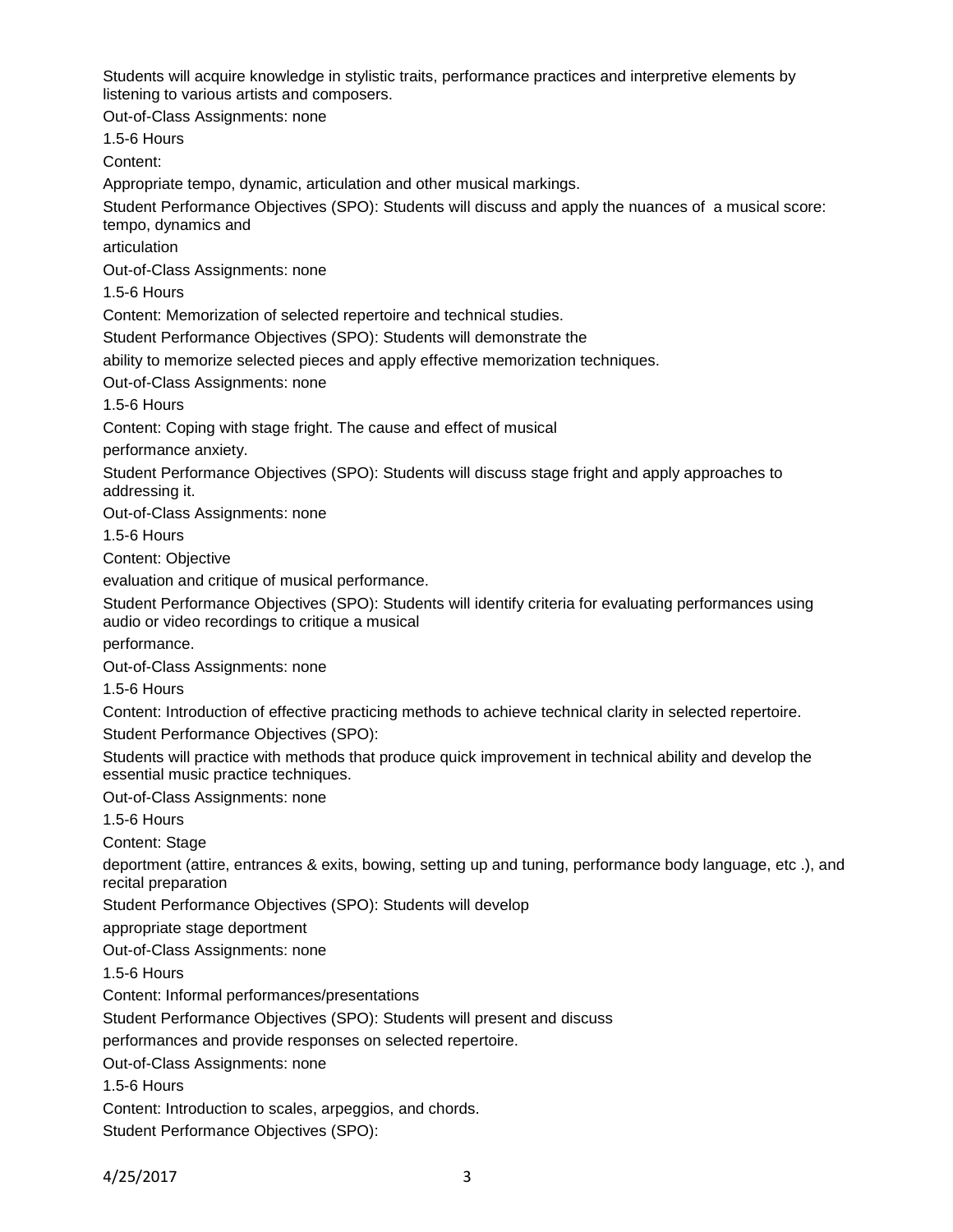Students will demonstrate proficiency in basic keyboard theory and technical drills. Out-of-Class Assignments: none 1.5-6 Hours Content: Demonstration of technical exercises, sight-reading, and transposition Student Performance Objectives (SPO): Students will demonstrate proficiency in sight reading and transposition. Out-of-Class Assignments: none 1.5-6 Hours Content: Performance/recital Student Performance Objectives (SPO): Perform selected pieces in a formal recital setting. Out-of-Class Assignments: none

# **OUT OF CLASS ASSIGNMENTS:**

Required Outside Hours: 2

Assignment Description: Students are required to practice daily on assigned repertoire and technical exercises.

Required Outside Hours: 2

Assignment Description: Students are required to practice daily on assigned repertoire and technical exercises.

### **METHODS OF INSTRUCTION:**

Lab supervision, discussion

### **METHODS OF EVALUATION:**

Writing assignments Percent of total grade: 5.00 % Percent range of total grade: 5 % to 10 % Reading Reports. If this is a degree applicable course, but substantial writing assignments are NOT appropriate, indicate reason: Course primarily involves skill demonstration or problem solving Problem-solving assignments Percent of total grade: 10.00 % Percent range of total grade: 10 % to 20 % Other: selected musical compositions Skill demonstrations Percent of total grade: 70.00 % Percent range of total grade: 70 % to 80 % Class Performance/s; Performance Exams Objective examinations Percent of total grade: 10.00 % Percent range of total grade: 10 % to 20 % Other: Performance Other methods of evaluation Percent of total grade: 10.00 %

### **REPRESENTATIVE TEXTBOOKS:**

Recommended Representative Textbooks No textbooks are required for this course. individual assignments will be made based on student's level.

### **ARTICULATION and CERTIFICATE INFORMATION**

Associate Degree: